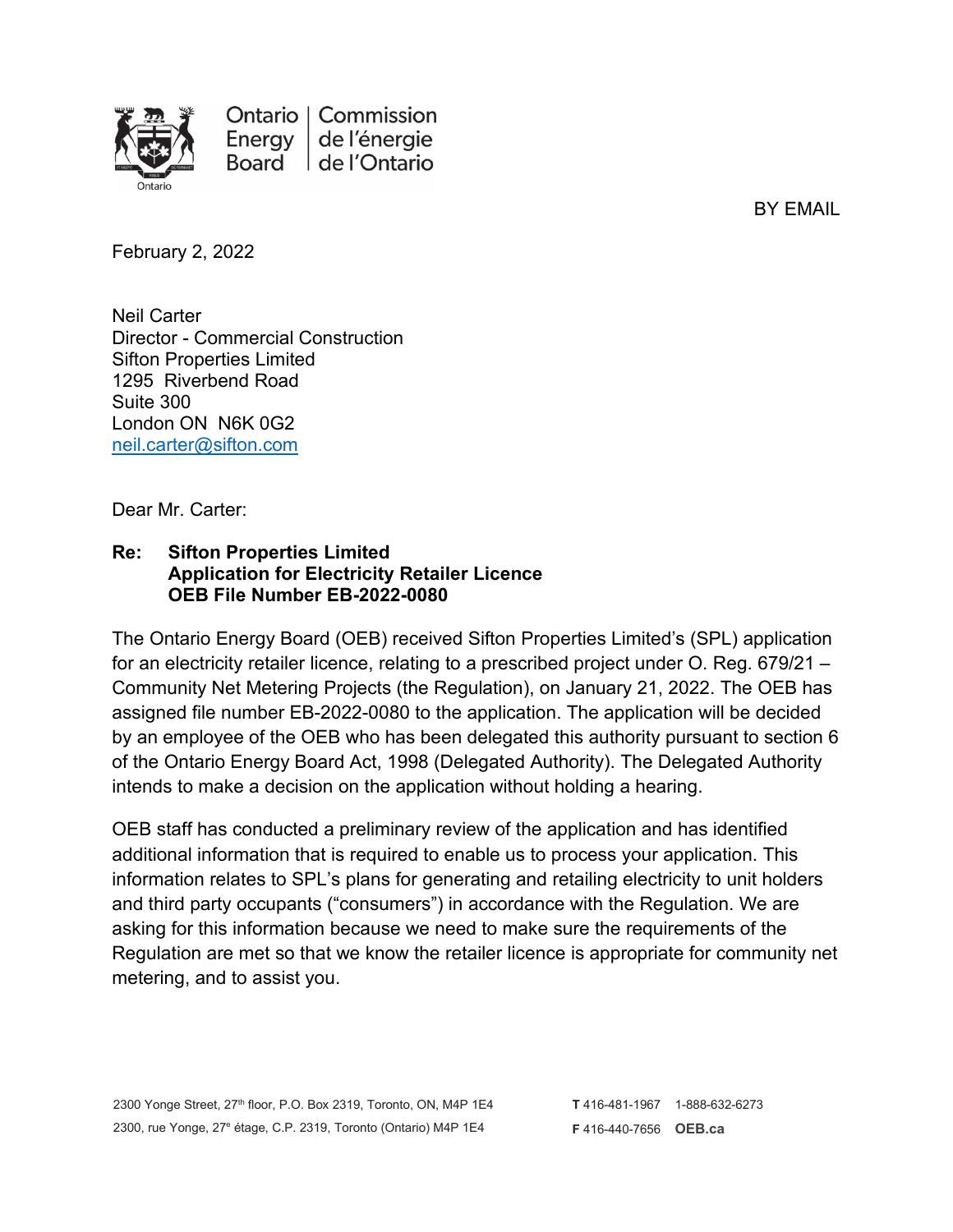Each itemized information request provides a reference to the related section(s) of the Regulation, for your convenience.

- 1. Please provide a copy of the community net metering (CNM) agreement SPL has entered into with London Hydro. If a CNM agreement has yet to be finalized, please explain the current status. (subsection 3.(1)(b))
- 2. Please confirm that all electricity produced from an eligible generation or storage facility (that is not otherwise consumed directly by SPL) will only be retailed by SPL to either a consumer in a sub-metered multi-unit complex or a single-unit building or other structure, or conveyed to the distributor's system for a credit. If this is not the case, please explain. (subsections 4.(e) and 4.(f))
- 3. Please confirm that SPL is not a party to a contract or agreement related to the sale of electricity produced by the generation or storage facilities and conveyed to the distributor's system for a credit. (subsection 4.(g))
- 4. Please indicate what, if any, arrangements have been made to ensure a licensed unit sub-meter provider (USMP) bills consumers in any sub-metered multi-unit complex within the CNM project. If SPL intends to apply for a USMP licence, please advise. Otherwise, please provide the name of the licensed USMP that SPL has engaged for the purpose of billing consumers in all multi-unit complexes. If a licensed USMP has not yet been egnaged, please explain the current status. (subsection 1.(1))
- 5. Please provide one or more single line drawing(s) illustrating the following key project components (section 6):
	- i. each multi-unit complex, building, or other structure for which SPL has an account billed by London Hydro;
	- ii. London Hydro's meter used for billing SPL's account at each location;
	- iii. the location of each storage device (show capacity in kW);
	- iv. the location of each generation facility (show capacity in kW);
	- v. meters used by SPL and/or SPL's unit sub-meter provider for billing consumers;
	- vi. electrical connections between generation facilities, storage devices and the multi-unit complexes, buildings or other structures identified under 5.i above; and,
	- vii. electrical connections between London Hydro's distribution system and the multiunit complexes, buildings or other structures identified under 5.i. above.